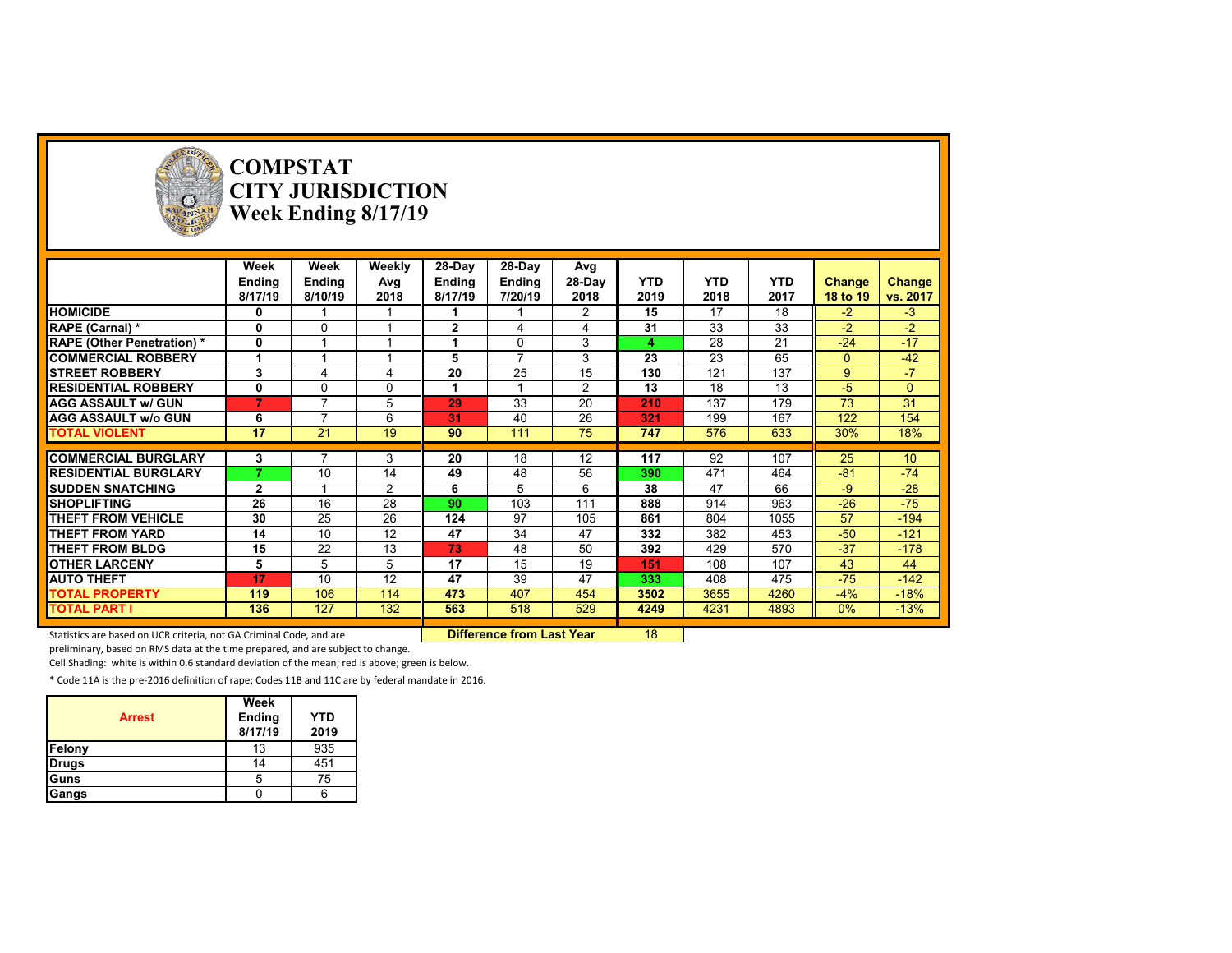

### **COMPSTATNORTH PRECINCTWeek Ending 8/17/19**

#### **PRECINCT COMMANDER:**

**CAPT. CARY HILL**



|                                  | Week<br><b>Ending</b><br>8/17/19 | Week<br><b>Endina</b><br>8/10/19 | Weekly<br>Avg<br>2018 | $28-Day$<br><b>Ending</b><br>8/17/19 | 28-Day<br><b>Ending</b><br>7/20/19 | Avg<br>28-Day<br>2018 | <b>YTD</b><br>2019 | <b>YTD</b><br>2018 | <b>YTD</b><br>2017 | <b>Change</b><br>18 to 19 | <b>Change</b><br>vs. 2017 |
|----------------------------------|----------------------------------|----------------------------------|-----------------------|--------------------------------------|------------------------------------|-----------------------|--------------------|--------------------|--------------------|---------------------------|---------------------------|
| <b>HOMICIDE</b>                  | 0                                |                                  | 0                     |                                      |                                    | 0                     | 4                  | 4                  | 3                  | $\mathbf{0}$              |                           |
| RAPE (Carnal) *                  | 0                                | 0                                | 0                     | 0                                    | $\Omega$                           |                       | 7                  | $\overline{ }$     | 12                 | $\Omega$                  | $-5$                      |
| <b>RAPE (Other Penetration)*</b> | $\bf{0}$                         | 0                                | $\Omega$              | 0                                    | $\mathbf{0}$                       | $\Omega$              | 2                  | 4                  | 4                  | $-2$                      | $-2$                      |
| <b>COMMERCIAL ROBBERY</b>        | 0                                |                                  | 0                     |                                      | 3                                  | 0                     | 3                  | 5                  | 10                 | $-2$                      | $-7$                      |
| <b>STREET ROBBERY</b>            | 0                                | $\overline{2}$                   | 4                     | 6                                    | 5                                  | 5                     | 37                 | 36                 | 49                 |                           | $-12$                     |
| <b>RESIDENTIAL ROBBERY</b>       | 0                                | 0                                | 0                     | 0                                    | 0                                  | 0                     | 3                  | 5                  |                    | $-2$                      | $\overline{2}$            |
| <b>AGG ASSAULT w/ GUN</b>        | 3                                |                                  | ◢                     | 7                                    | 11                                 | 5                     | 46                 | 33                 | 37                 | 13                        | 9                         |
| <b>AGG ASSAULT W/o GUN</b>       | 3                                |                                  | $\overline{2}$        | 7                                    | $\overline{ }$                     | 8                     | 94                 | 60                 | 42                 | 34                        | 52                        |
| <b>TOTAL VIOLENT</b>             | 6                                | 6                                | 5                     | 22                                   | 27                                 | 20                    | 196                | 154                | 158                | 27%                       | 24%                       |
|                                  |                                  |                                  |                       |                                      |                                    |                       |                    |                    |                    |                           |                           |
| <b>COMMERCIAL BURGLARY</b>       |                                  | 4                                |                       | 10                                   | 5                                  | 3                     | 30                 | 21                 | 35                 | 9                         | $-5$                      |
| <b>RESIDENTIAL BURGLARY</b>      |                                  | $\overline{2}$                   |                       | 8                                    | 19                                 | 6                     | 59                 | 51                 | 48                 | 8                         | 11                        |
| <b>ISUDDEN SNATCHING</b>         |                                  | 0                                |                       |                                      | 0                                  | $\overline{2}$        | 13                 | 23                 | 34                 | $-10$                     | $-21$                     |
| <b>SHOPLIFTING</b>               |                                  | 4                                | 4                     | 11                                   | 16                                 | 18                    | 99                 | 172                | 134                | $-73$                     | $-35$                     |
| THEFT FROM VEHICLE               | 8                                | 5                                | 6                     | 24                                   | 23                                 | 23                    | 201                | 166                | 255                | 35                        | $-54$                     |
| <b>THEFT FROM YARD</b>           | 4                                | $\overline{2}$                   | 3                     | 11                                   | 9                                  | 13                    | 84                 | 95                 | 144                | $-11$                     | $-60$                     |
| <b>THEFT FROM BLDG</b>           | 4                                | $\Omega$                         | 3                     | 15                                   | 11                                 | 14                    | 92                 | 115                | 177                | $-23$                     | $-85$                     |
| <b>OTHER LARCENY</b>             | $\mathbf{2}$                     | 0                                | 4                     | 3                                    | $\overline{7}$                     | 6                     | 28                 | 28                 | 28                 | $\Omega$                  | $\Omega$                  |
| <b>AUTO THEFT</b>                | 5                                | 3                                | 3                     | 16                                   | 10                                 | 10                    | 63                 | 81                 | 128                | $-18$                     | $-65$                     |
| <b>TOTAL PROPERTY</b>            | 27                               | 20                               | 23                    | 99                                   | 100                                | 94                    | 669                | 752                | 983                | $-11%$                    | $-32%$                    |
| <b>TOTAL PART I</b>              | 33                               | 26                               | 28                    | 121                                  | 127                                | 114                   | 865                | 906                | 1141               | $-5%$                     | $-24%$                    |

Statistics are based on UCR criteria, not GA Criminal Code, and are **Difference from Last Year** -41

preliminary, based on RMS data at the time prepared, and are subject to change.

Cell Shading: white is within 0.6 standard deviation of the mean; red is above; green is below.

| <b>Arrests</b> | Week<br><b>Ending</b><br>8/17/19 | YTD<br>2019 |
|----------------|----------------------------------|-------------|
| <b>Felony</b>  |                                  | 263         |
| <b>Drugs</b>   |                                  | 141         |
| <b>Guns</b>    |                                  | 34          |
| Gangs          |                                  |             |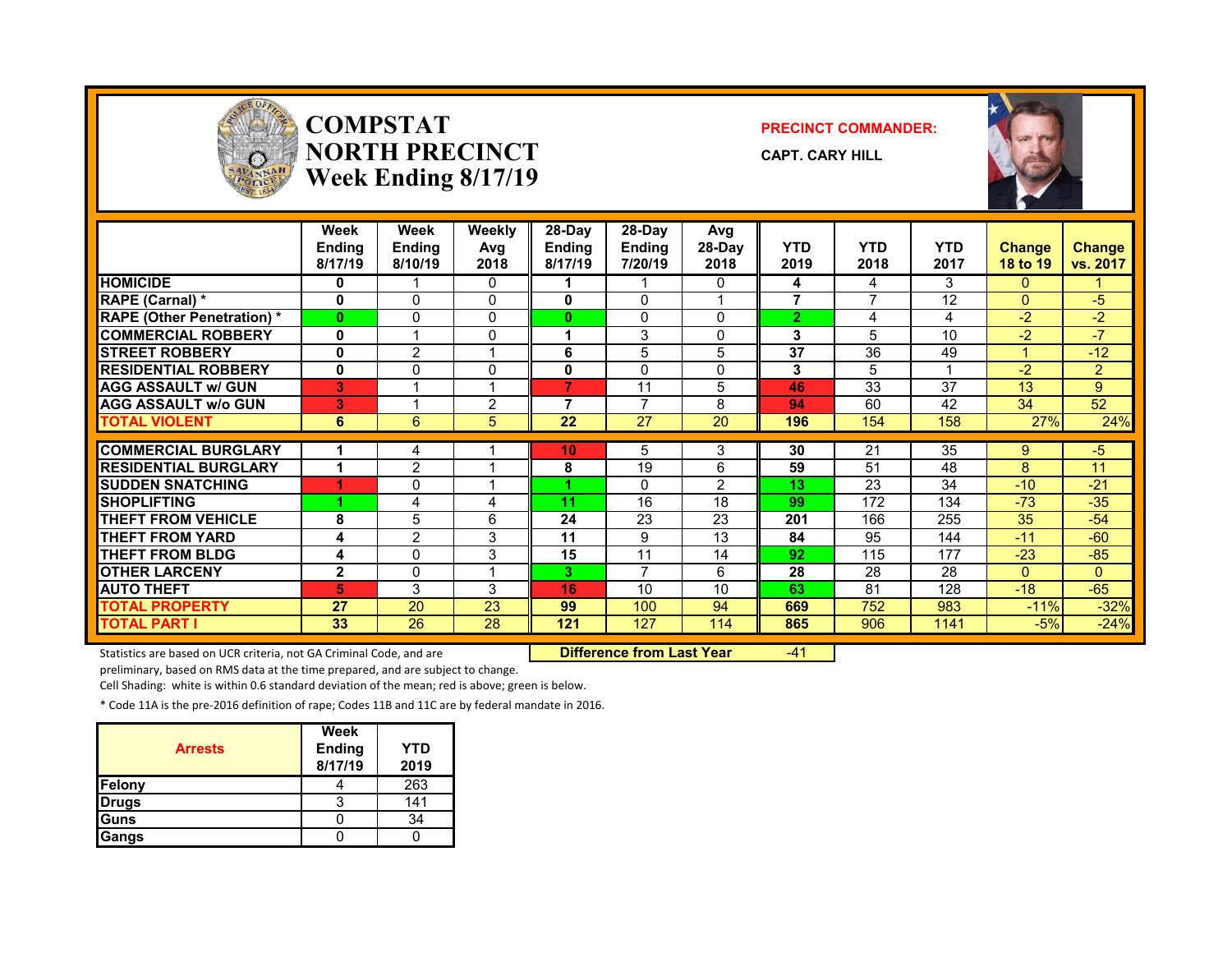

### **COMPSTATCENTRAL PRECINCTWeek Ending 8/17/19**

#### **PRECINCT COMMANDER:**

**CAPT. BEN HERRON**



|                                   | Week<br>Ending<br>8/17/19 | Week<br><b>Ending</b><br>8/10/19 | <b>Weekly</b><br>Avg<br>2018 | 28-Day<br><b>Ending</b><br>8/17/19 | 28-Day<br><b>Ending</b><br>7/20/19 | Avg<br>28-Day<br>2018 | <b>YTD</b><br>2019 | <b>YTD</b><br>2018 | <b>YTD</b><br>2017 | <b>Change</b><br>18 to 19 | <b>Change</b><br>vs. 2017 |
|-----------------------------------|---------------------------|----------------------------------|------------------------------|------------------------------------|------------------------------------|-----------------------|--------------------|--------------------|--------------------|---------------------------|---------------------------|
| <b>HOMICIDE</b>                   | 0                         | 0                                | 0                            | 0                                  | 0                                  |                       | 3                  |                    | 6                  | $\mathcal{P}$             | $-3$                      |
| <b>RAPE (Carnal) *</b>            | 0                         | 0                                | $\Omega$                     | $\mathbf{0}$                       | 2                                  |                       | 8                  | 11                 | 13                 | $-3$                      | $-5$                      |
| <b>RAPE (Other Penetration)</b> * | $\mathbf{0}$              | 0                                | $\Omega$                     | $\bf{0}$                           | $\Omega$                           |                       | 1                  | 6                  | 5                  | -5                        | -4                        |
| <b>COMMERCIAL ROBBERY</b>         | 0                         | 0                                | $\Omega$                     | $\mathbf{2}$                       | 3                                  |                       | 8                  | 5                  | 11                 | 3                         | $-3$                      |
| <b>STREET ROBBERY</b>             | 3                         |                                  |                              | 6                                  | 6                                  | 5                     | 39                 | 34                 | 38                 | 5                         |                           |
| <b>RESIDENTIAL ROBBERY</b>        | 0                         | 0                                | $\Omega$                     | 0                                  | $\Omega$                           |                       | 3                  | 5                  | 5                  | $-2$                      | $-2$                      |
| <b>AGG ASSAULT w/ GUN</b>         | $\overline{2}$            | 3                                | 2                            |                                    | 4                                  | –                     | 64                 | 52                 | 67                 | 12                        | $-3$                      |
| <b>AGG ASSAULT w/o GUN</b>        |                           | 0                                | $\overline{2}$               | 7                                  | 6                                  |                       | 78                 | 52                 | 50                 | 26                        | 28                        |
| <b>TOTAL VIOLENT</b>              | 6                         | 4                                | 5                            | 22                                 | 21                                 | 22                    | 204                | 166                | 195                | 23%                       | 5%                        |
|                                   |                           |                                  |                              |                                    |                                    | 3                     | 30                 | 23                 | 25                 |                           | 5                         |
| <b>COMMERCIAL BURGLARY</b>        | 2                         | $\overline{2}$                   |                              | 5                                  | 3                                  |                       |                    |                    |                    |                           |                           |
| <b>RESIDENTIAL BURGLARY</b>       | 4                         | $\overline{2}$                   | 4                            | 18                                 | 12                                 | 15                    | 127                | 139                | 139                | $-12$                     | $-12$                     |
| <b>ISUDDEN SNATCHING</b>          | 0                         |                                  | 0                            | 3.                                 | $\overline{2}$                     |                       | 7                  |                    | 18                 | $\Omega$                  | $-11$                     |
| <b>SHOPLIFTING</b>                | 15                        | 4                                | 4                            | 33                                 | 51                                 | 17                    | 162                | 123                | 169                | 39                        | $-7$                      |
| <b>THEFT FROM VEHICLE</b>         | 6                         | 7                                | 7                            | 37                                 | 30                                 | 26                    | 207                | 202                | 272                | 5                         | $-65$                     |
| <b>THEFT FROM YARD</b>            | $\bf{0}$                  | 5                                | 4                            | 14                                 | 4                                  | 16                    | 118                | 117                | 146                |                           | $-28$                     |
| <b>THEFT FROM BLDG</b>            | $\bf{0}$                  | 6                                | 3                            | 12                                 | 12                                 | 13                    | 82                 | 114                | 122                | $-32$                     | $-40$                     |
| <b>OTHER LARCENY</b>              | $\overline{2}$            | 0                                | -4                           | 4                                  | 4                                  | 5                     | 50                 | 23                 | 29                 | 27                        | 21                        |
| <b>AUTO THEFT</b>                 | $\overline{2}$            | 4                                | 4                            | 7                                  | 12                                 | 14                    | 84                 | 127                | 137                | $-43$                     | $-53$                     |
| <b>TOTAL PROPERTY</b>             | 31                        | 28                               | 27                           | 133                                | 130                                | 109                   | 867                | 875                | 1057               | $-1%$                     | $-18%$                    |
| <b>TOTAL PART I</b>               | 37                        | 32                               | 33                           | 155                                | 151                                | 131                   | 1071               | 1041               | 1252               | 3%                        | $-14%$                    |

Statistics are based on UCR criteria, not GA Criminal Code, and are **Difference from Last Year** 30

preliminary, based on RMS data at the time prepared, and are subject to change.

Cell Shading: white is within 0.6 standard deviation of the mean; red is above; green is below.

| <b>Arrests</b> | Week<br><b>Ending</b><br>8/17/19 | <b>YTD</b><br>2019 |
|----------------|----------------------------------|--------------------|
| Felony         |                                  | 264                |
| <b>Drugs</b>   |                                  | 129                |
| Guns           |                                  |                    |
| Gangs          |                                  |                    |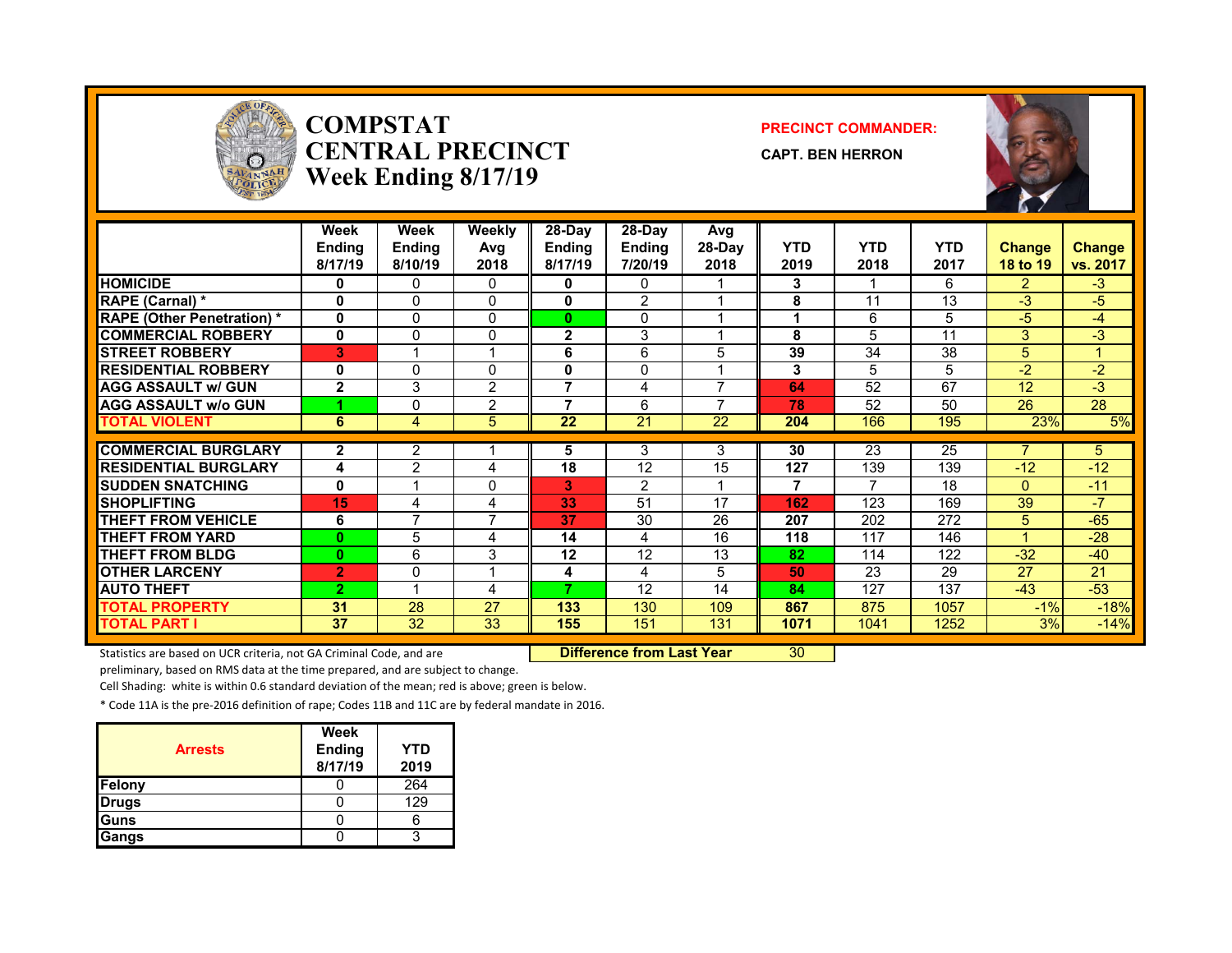

### **COMPSTATSOUTH PRECINCTWeek Ending 8/17/19**

#### **PRECINCT COMMANDER:**

**CAPT. MICHELLE HALFORD**



|                                   | Week<br><b>Ending</b><br>8/17/19 | Week<br>Ending<br>8/10/19 | <b>Weekly</b><br>Avg<br>2018 | 28-Day<br><b>Endina</b><br>8/17/19 | 28-Day<br><b>Ending</b><br>7/20/19 | Avg<br>28-Day<br>2018 | <b>YTD</b><br>2019 | <b>YTD</b><br>2018       | <b>YTD</b><br>2017 | <b>Change</b><br>18 to 19 | <b>Change</b><br>vs. 2017 |
|-----------------------------------|----------------------------------|---------------------------|------------------------------|------------------------------------|------------------------------------|-----------------------|--------------------|--------------------------|--------------------|---------------------------|---------------------------|
| <b>HOMICIDE</b>                   | $\mathbf{0}$                     | 0                         | $\Omega$                     | 0                                  | 0                                  | 0                     | 5                  | 3                        |                    | $\overline{2}$            | 4                         |
| RAPE (Carnal) *                   | $\mathbf{0}$                     | 0                         | 0                            | 0                                  |                                    |                       | 7                  | $\overline{\phantom{a}}$ | 5                  | $\Omega$                  | $\overline{2}$            |
| <b>RAPE (Other Penetration) *</b> | $\mathbf{0}$                     | 0                         | 0                            | $\bf{0}$                           | 0                                  |                       | $\bf{0}$           | 13                       | 3                  | $-13$                     | $-3$                      |
| <b>COMMERCIAL ROBBERY</b>         |                                  | 0                         | 0                            | $\overline{2}$                     | 0                                  |                       | 10                 | 8                        | 22                 | $\overline{2}$            | $-12$                     |
| <b>STREET ROBBERY</b>             | 0                                |                           |                              | 5                                  | $\overline{ }$                     | 3                     | 26                 | 24                       | 18                 | $\overline{2}$            | 8                         |
| <b>RESIDENTIAL ROBBERY</b>        | $\mathbf{0}$                     | $\Omega$                  | 0                            | 0                                  |                                    |                       | 3                  | 6                        |                    | $-3$                      | $\overline{2}$            |
| <b>AGG ASSAULT w/ GUN</b>         | $\mathbf{0}$                     | $\Omega$                  |                              | 3                                  | 13                                 | 2                     | 38                 | 12                       | 26                 | 26                        | 12                        |
| <b>AGG ASSAULT W/o GUN</b>        | $\overline{2}$                   | 2                         |                              | 6                                  | 15                                 | 4                     | 55                 | 31                       | 23                 | 24                        | 32                        |
| <b>TOTAL VIOLENT</b>              | 3                                | 3                         | 3                            | 16                                 | 37                                 | 14                    | 144                | 104                      | 99                 | 38%                       | 45%                       |
| <b>COMMERCIAL BURGLARY</b>        | 0                                |                           |                              | 3                                  | 5                                  | 5                     | 43                 | 32                       | 38                 | 11                        | 5                         |
|                                   |                                  |                           |                              |                                    |                                    |                       |                    |                          |                    |                           |                           |
| <b>RESIDENTIAL BURGLARY</b>       | $\mathbf{2}$                     | 4                         | 4                            | 10                                 | 15                                 | 15                    | 66                 | 128                      | 112                | $-62$                     | $-46$                     |
| <b>SUDDEN SNATCHING</b>           | ۹                                | 0                         | 0                            | $\mathbf{2}$                       | $\mathcal{P}$                      |                       | 10                 | 8                        | 3                  | $\mathcal{P}$             | $\overline{7}$            |
| <b>SHOPLIFTING</b>                | 3                                | 5                         | 13                           | 29                                 | 24                                 | 53                    | 433                | 411                      | 470                | 22                        | $-37$                     |
| <b>THEFT FROM VEHICLE</b>         | 12                               | $\overline{7}$            | 7                            | 38                                 | 18                                 | 28                    | 249                | 235                      | 282                | 14                        | $-33$                     |
| <b>THEFT FROM YARD</b>            | 5                                | 0                         | 2                            | 7                                  | 11                                 | 8                     | 50                 | 70                       | 65                 | $-20$                     | $-15$                     |
| <b>THEFT FROM BLDG</b>            | 7                                | 9                         | 3                            | 24                                 | 14                                 | 12                    | 119                | 91                       | 151                | 28                        | $-32$                     |
| <b>OTHER LARCENY</b>              | $\blacktriangleleft$             | 4                         | $\overline{\mathbf{A}}$      | 8                                  | 2                                  | 2                     | 36                 | 17                       | 25                 | 19                        | 11                        |
| <b>AUTO THEFT</b>                 | 10                               | 3                         | 3                            | 15                                 | 13                                 | 11                    | 95                 | 98                       | 100                | $-3$                      | $-5$                      |
| <b>TOTAL PROPERTY</b>             | 41                               | 33                        | 34                           | 136                                | 104                                | 136                   | 1101               | 1090                     | 1246               | 1%                        | $-12%$                    |
| <b>TOTAL PART I</b>               | 44                               | 36                        | 37                           | 152                                | 141                                | 150                   | 1245               | 1194                     | 1345               | 4%                        | $-7%$                     |

Statistics are based on UCR criteria, not GA Criminal Code, and are **Difference from Last Year** 51

preliminary, based on RMS data at the time prepared, and are subject to change.

Cell Shading: white is within 0.6 standard deviation of the mean; red is above; green is below.

| <b>Arrests</b> | <b>Week</b><br><b>Ending</b><br>8/17/19 | YTD<br>2019 |
|----------------|-----------------------------------------|-------------|
| Felony         |                                         | 213         |
| <b>Drugs</b>   |                                         | 95          |
| Gun            |                                         | 25          |
| Gangs          |                                         | ຈ           |